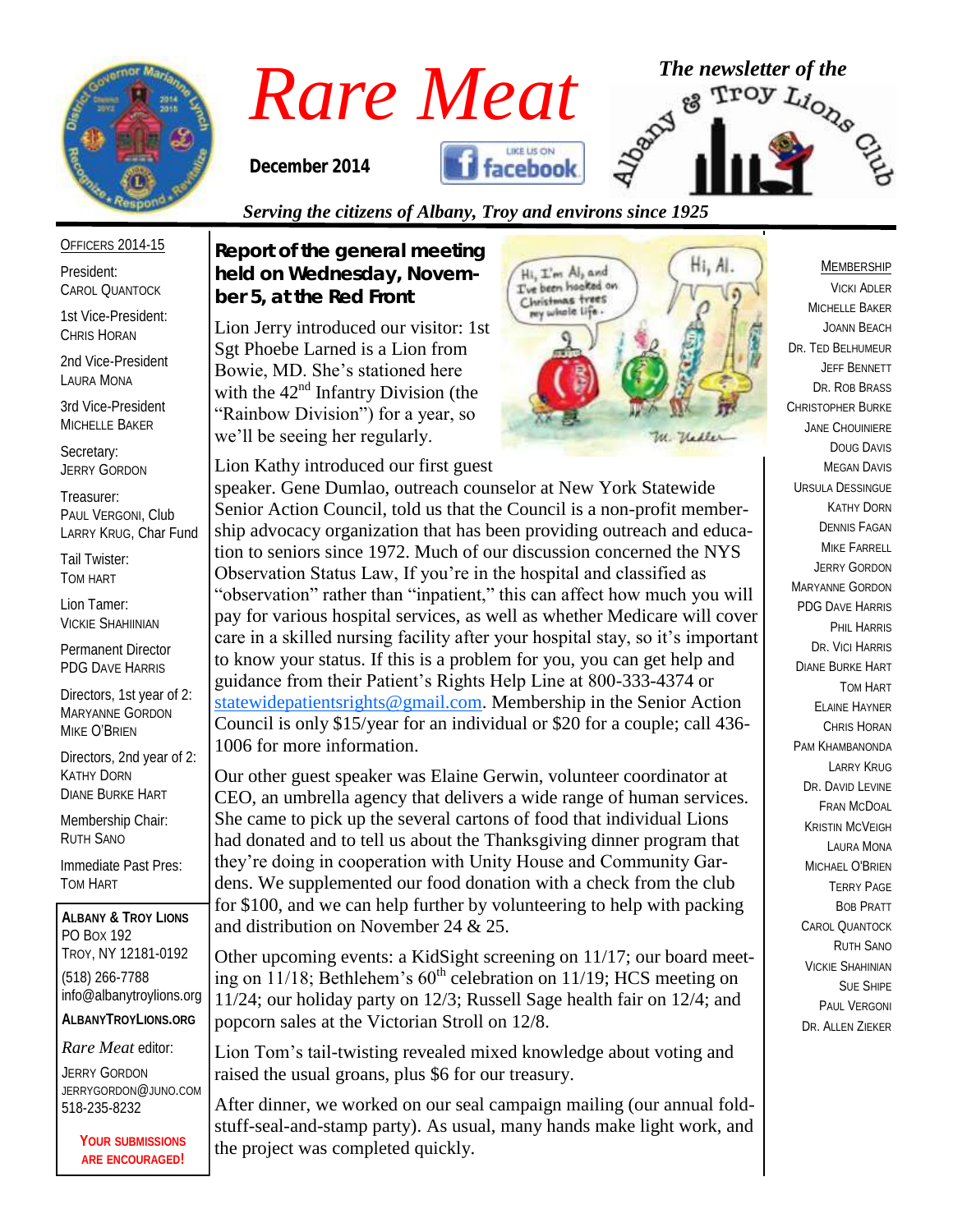*Page 2 AlbanyTroyLions.org December 2014*

*Report of the board meetings held on Tuesday, November 18, at the Route 7 Diner* 

Lion Paul reported that our holiday greens sale will generate a net profit on the order of \$900-1000. Our thanks go to Lions Diane and Tom for continuing to chair this profitable program.

Lion Jerry reported that the October blood drive collected 17 units of blood, enough to potentially save 51 lives.

We will be inside the Atrium, on the  $1<sup>st</sup>$  floor, to sell popcorn at the Victorian Stroll on Sunday, Dec. 7. The original plan called for 3 shifts of 2 hours and 20 minutes each, but we expect enough volunteers to have 4 shifts of 1-3/4 hours. Lion Jerry will get out a

mailing with sign-up sheet. Lion Larry volunteered his SUV to get the machine downtown. We'll need a volunteer get the machine "home" at the end of the day. *[See next page.]*

> We have delivered 322 Coats for Kids, with 3 of the cleaners reporting none so far. At least one of those three has about 40 coats that yet to be cleaned. It looks like the project will continue through November.

Bethlehem Lions' 60<sup>th</sup> anniversary celebration is tomorrow. KL Carol, PDG Dave, Lion Mike and the Gordons will be attending, as far as we know.

Next year is our 90<sup>th</sup> anniversary and we had some preliminary discussions about our celebration. One suggestion was to combine it with our installation dinner in June; another was to hold it closer to our charter date of Sept. 30, perhaps on a Friday or Saturday night. We also discussed the merits of combining it with Saratoga. We'll discuss it further at the next general meeting and appoint a committee to put the event together. If you'd like to be part of it, please let KL Carol know of your interest.

At our holiday party, you can look forward to another of Lion Maryanne's entertaining games. Also, we'd like everyone to bring a toy or game that we will donate to CEO for distribution to needy children. *[See next page.]*

Waterford Lions have announced a Meet & Greet with Chinese Auction on April 1 of next year. It will be at McGreivey's and cost \$20, which gets you 2 drinks plus appetizers. Since this is also our meeting night, we may use the event as an excuse for a visitation.

The District is surveying all clubs to gauge the interest in a central location to sort and pack used eyeglasses. The District would purchase a shed that would be adjacent to the Galway Lions Club's existing building. This idea would have little benefit for us, since Lion Tom does such a great job with our glasses, but he's the one who proposed this plan in answer to the fact that many clubs don't know what to with the glasses they collect. It will be discussed further at our next general membership meeting.

Lion Maryanne reports that she's given out no eyeglass vouchers in the past month, but she has several applications outstanding.

KL Carol is evaluating two new requests for hearing aids: one from a man who goes to New Mexico each winter, and another from a person who was referred to us through Madison Hearing whose income appears to qualify for aid. Update on prior approved applications: Larry sent \$280 to Madison Hearing for Constance; another applicant who was approved subsequently qualified for and is going through Medicaid; I have called the third applicant's caseworker several times to talk to her but have not yet received a call back.

Lion Jerry reported that the seal campaign has brought in \$360 so far. 2010, when we netted \$1520, was a peak year. Each year since has shown fewer donors and a lower average donation, and therefore lower total dollars. If you're going to contribute, please send it in soon. Remember, we're a  $501(c)(3)$  organization, so your donations are tax-deductable.

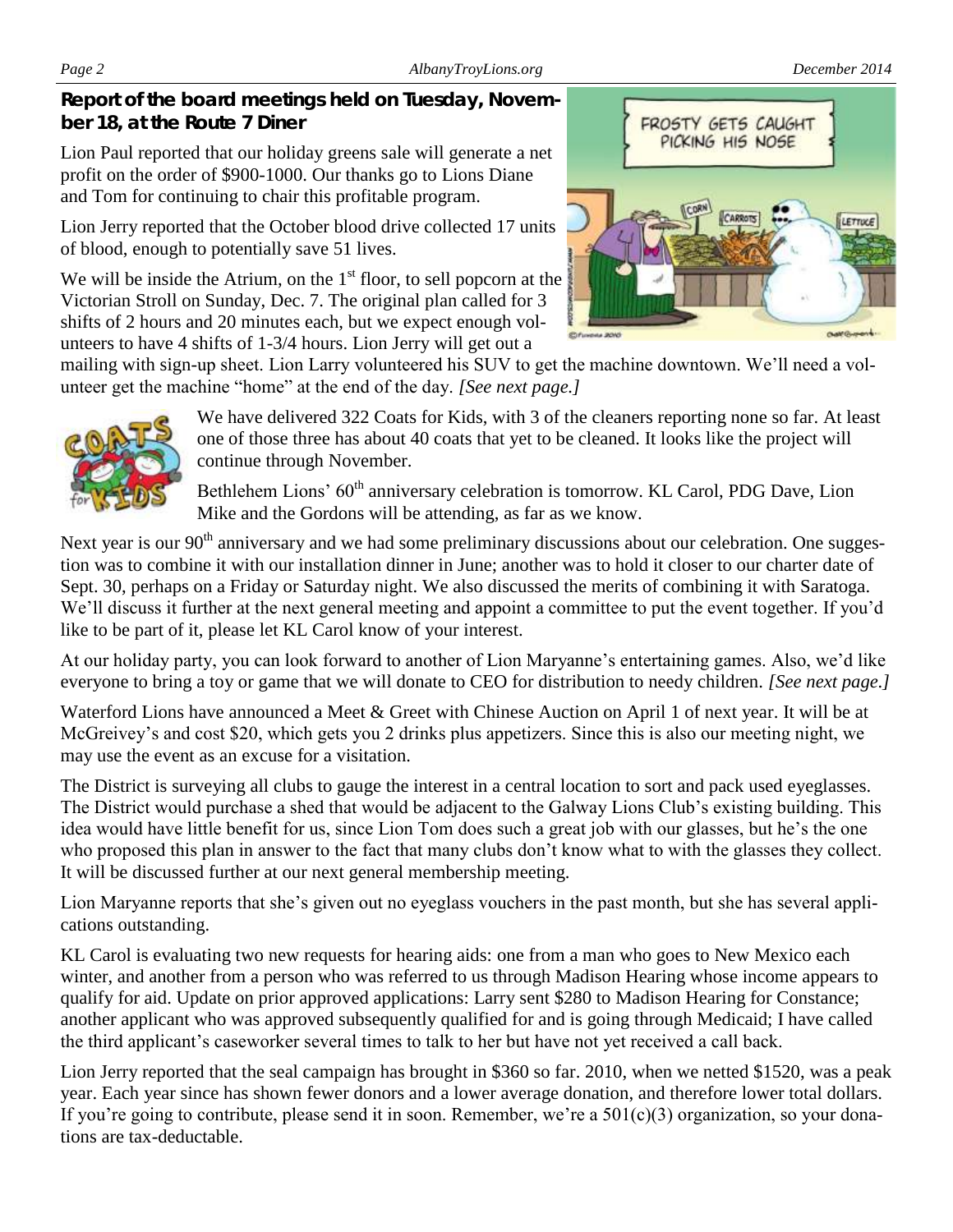

# Bring a potential member to a meeting

*Our next meeting ...*

**Wednesday, December 3**, is our **holiday party**, in lieu of our regular meeting. It will be at 6:00 PM at Valente's Restaurant, 315 8<sup>th</sup> St, Watervliet (right near the south entrance to the Arsenal). We'll order off the menu and get separate checks. Lots of fun things are in the works, so grab your significant other and let's party! **Please tell Lion Kathy Dorn (783-0157) if you'll be there.** 



In lieu of gifts or a grab-bag, we'll be collecting unwrapped toys, books, games and educational items for kids from age 0 to 17 to donate to the CEO in Troy. (CEO says, "Through the years, we have found that the group of children ages 13-17 of both genders are the hardest to get gifts for because people love to shop for the little ones. We are asking for sports equipment like footballs, basketballs, games and gift cards in the amount of \$25.00 or less for the boys that age group or for the girls, jewelry, make-up, games, books and gift cards \$25.00 or less.") *[See next story.]*

## *CEO Toy Store*

CEO runs a Holiday Community Toy Store in conjunction with Unity House. The store allows families to choose two toys plus a stocking stuffer for each member of their family. They need volunteers (that's us) to sort the donated toys *[see previous story]* by age and put them in the respective rooms. Then volunteers (that's us, too) act as personal shoppers assisting each "customer" in choosing the right toys. This all happens at 309 8th St in Troy (the old Unity House Street Ministry building).

There will be two shifts, 9 am to 12:30 pm and 12:30 to 4:30 pm, on each of four days: Thu 12/18, Fri 12/19, Mon 12/22 and Tue 12/23. To have the best chance of getting the shift(s) you want, please let me know your preferences by Monday, Dec. 8.

### *Health Fair*

We will be participating in the **Russell Sage Health Rage** on Thursday afternoon, Dec 4, from 1:30-4:00 in the Bush Memorial at Congress & First Streets in Troy. It's only 2-1/2 hours, so I think Maryanne and I can handle it, but if you're around, feel free to stop in. You can meet Boomer Bob, the Hearing Conservations Society's mannequin that measures the loudness of your iPod or other mp3 player. See poster on page 5.

### *Victorian Stroll*

We'll be selling popcorn again at **Troy's Victorian Stroll** on Sunday, December 7, but this year, we'll be inside the Atrium for the first time. Shifts are 10:30-12:15, 12:15-2:00, 2:00-3:45 and 3:34-5:30. If you haven't signed up yet, please contact Lion Jerry at jerrygordon@juno.com or 235-8232.

#### *Board meeting*

Our **December board meeting** will be back on our usual 3rd Wednesday (the 17th). It's at 6 PM at the Route 7 Diner, across from Keeler Motors. Remember that all members are welcome, although only board members can vote. If you've never been to a board meeting, drop in some time to see just how your club is run.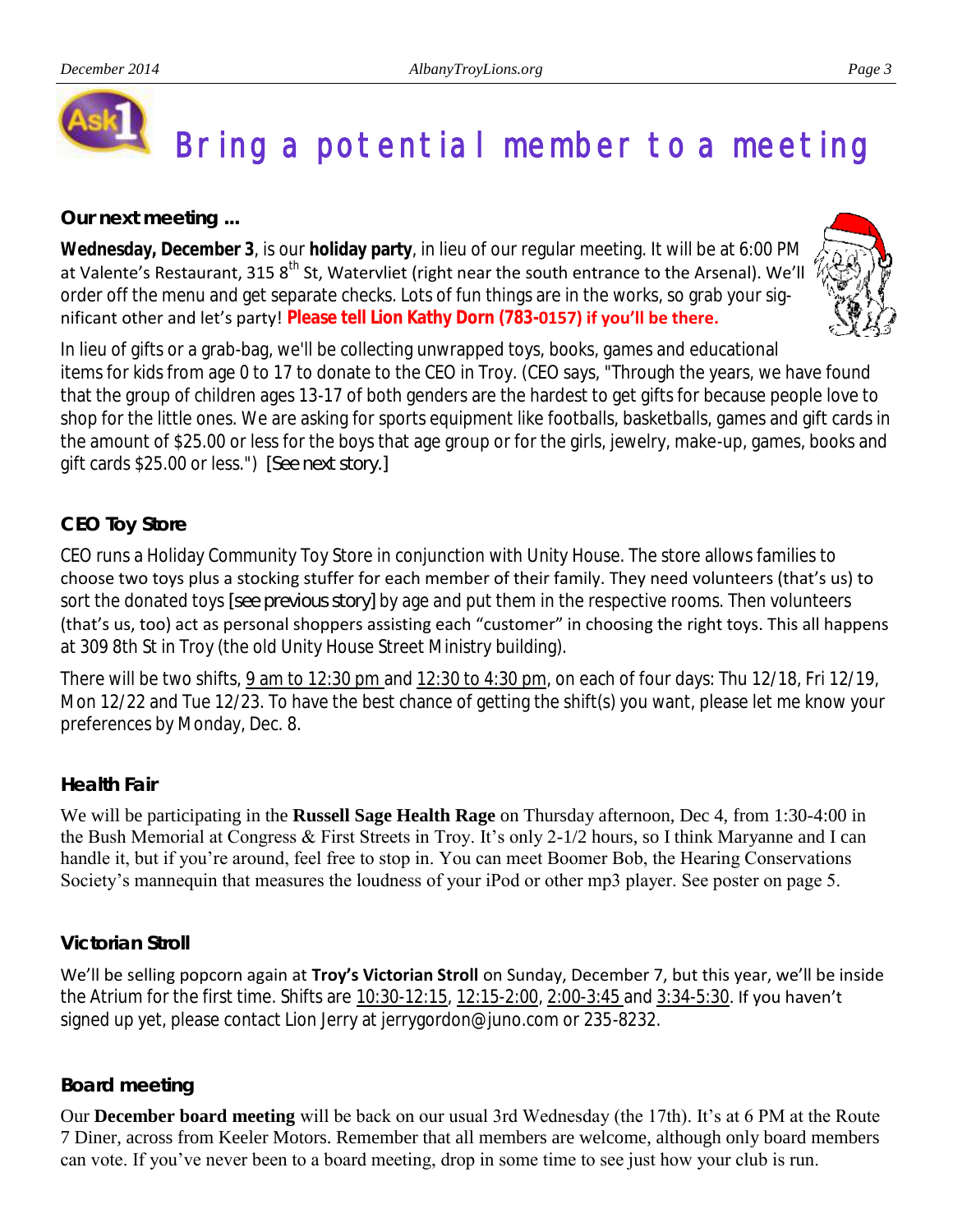#### *KidSight*

Kathryn always appreciates our help on KidSight vision screenings, but I don't have her December schedule yet. There may not be much because of the holidays, but I'll let you know as soon as I know what she needs.

#### *Buying on line…*

If you're planning on making a purchase at amazon.com, do it from **SMILE.AMAZON.COM** instead. You can specify Lions Clubs International Foundation (LCIF) as your charity of choice, and they'll get 0.5% of your purchase price.

### *On a personal note …*

Lion Mike O'Brien is rather proud and happy to welcome his new grand-niece into the world. I asked for a picture, but alas, ...

# *Happy Birthday!*

Happy **December** birthday to these A&T Lions:

20th - Carol Quantock 24th - Kristin McVeigh



## *Happy Anniversary!*

Happy Lions Anniversary to these **December** inductees:

Vicki Shahinian - 5 years Elaine Hayner - 7 years Terry Page - 11 years Ursula Dessingue - 20 years

| December 2014                |                                    |                                        |                                                           |                                                                 |                                    |          |
|------------------------------|------------------------------------|----------------------------------------|-----------------------------------------------------------|-----------------------------------------------------------------|------------------------------------|----------|
| Sunday                       | Monday                             | Tuesday                                | Wednesday                                                 | Thursday                                                        | Friday                             | Saturday |
|                              |                                    |                                        | 3<br>6pm: Hollday<br>party; see p 3                       | <b>Russell Sage</b><br><b>Health Rage;</b><br>see p385          | 5                                  | 6        |
| Victorian<br>Stroll: see p 3 | 8                                  | 9                                      | 10                                                        | 11<br>Sight Society/<br>Llons Eye<br>Bank open<br>house see p 6 | 12                                 | 13       |
| 14                           | 15                                 | 16<br>Hanukkah<br>starts at<br>sundown | 17<br>6pm: Board<br>meeting at<br><b>Rte 7 Diner</b>      | 18<br>Volunteer at<br>CEO: see p 3                              | 19<br>Volunteer at<br>CEO; see p 3 | 20       |
| 21                           | 22<br>Volunteer at<br>CEO; see p 3 | 23<br>Volunteer at<br>CEO; see p 3     | 24<br>Hanukkah ends<br>at sundown                         | 25<br>Christmas Dav                                             | 26<br>Kwanzaa begins               | 27       |
| 28                           | 29                                 | 30                                     | 31                                                        | Kwanzaa ends.<br>New Years Day                                  |                                    |          |
|                              |                                    |                                        | For other events around the district, visit 20Y2Lions.org |                                                                 |                                    |          |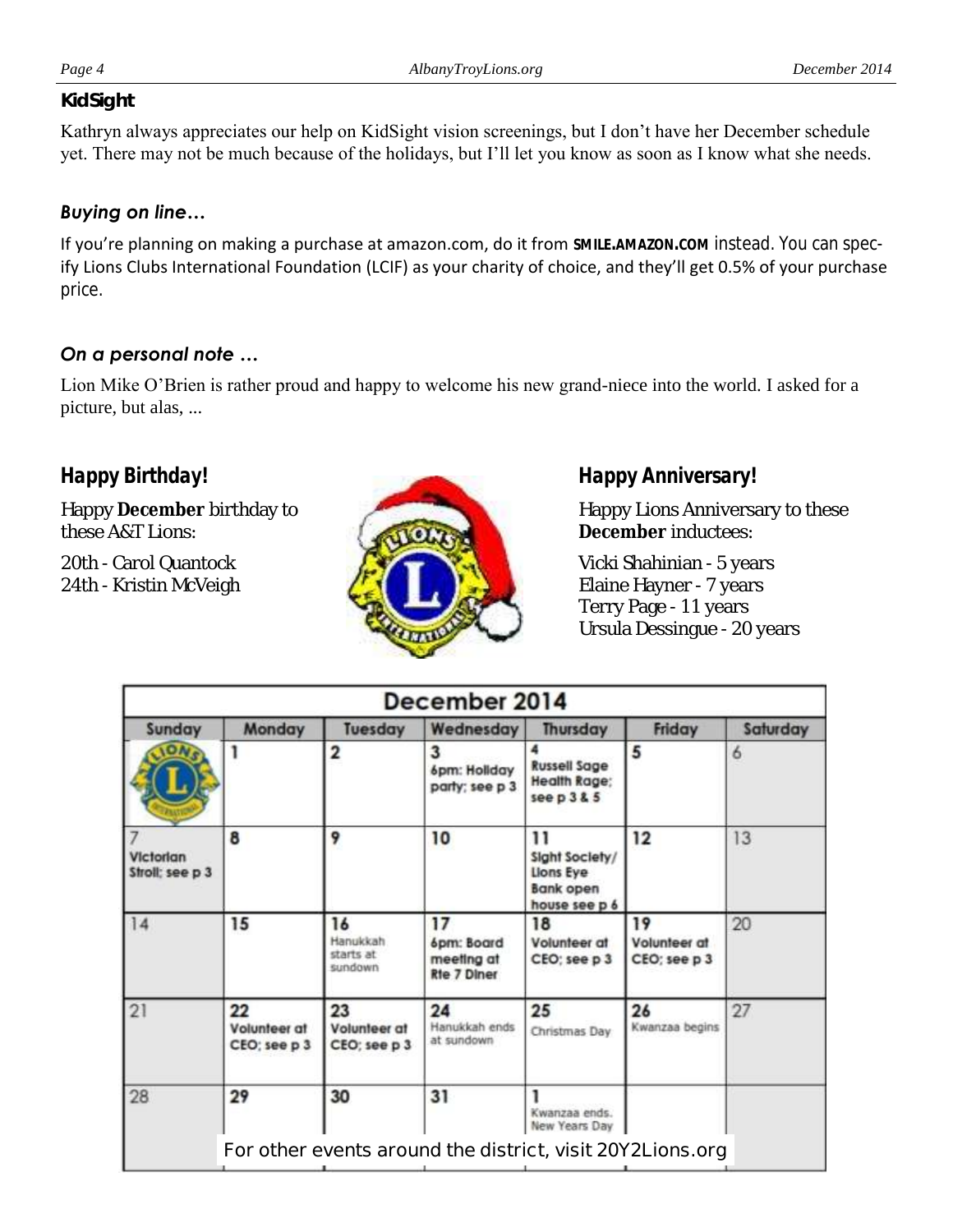Visit your club's web site: ALBANYTROYLIONS.ORG, your district web site: 20Y2LIONS.ORG, International's web site: LIONSCLUBS.ORG, and LCI's centennial site: LIONS100.ORG.



**Learn about centennial** events at LIONS100.ORG

# PF. **Thursday, December 4**

1:30 - 4 pm | Bush Memorial Center

# be well, it's all the rage

**Nursing** Community Health student presenta

#### profession topics **Nutrition** learn what

a registered dietitian nutritionist (RDN) can do



#### **Spirituality Center** will lead mindfulness

meditation and pray the

Rosary for interested visitors

Wellness Center Learn more about the amazing services offered at the Wellness Center and how to take care of your physical, emotional, and nutritional health

#### Local businesses participating include:

- » A Space to Grow
- » Cornell Cooperative Extension\*
- » Heartspace Yosta
- » Community Massage and Holistic Therapy (offering 15% discount and chair massages)
- » Madison & Saratoga Hearing Centers
- » Rensselaer County Department of Health
- » Troy Citizens Bank (providing pulse checks)
- » Tray Dance Factory
- » Albany & Troy Lions Club
- Underground Athletics
- » Upstate Concierge Medicine and Management
- White Sands Massage

### To learn more: russell.sage.edu/health-rage

Event is free and open to the public



Sponsored by the Department of Nursing and Student Life<br>MAe Baungudne: | Associate Vice President for Student Life and Dran of Students<br>(518) 244-4557 | baungregisage.edu